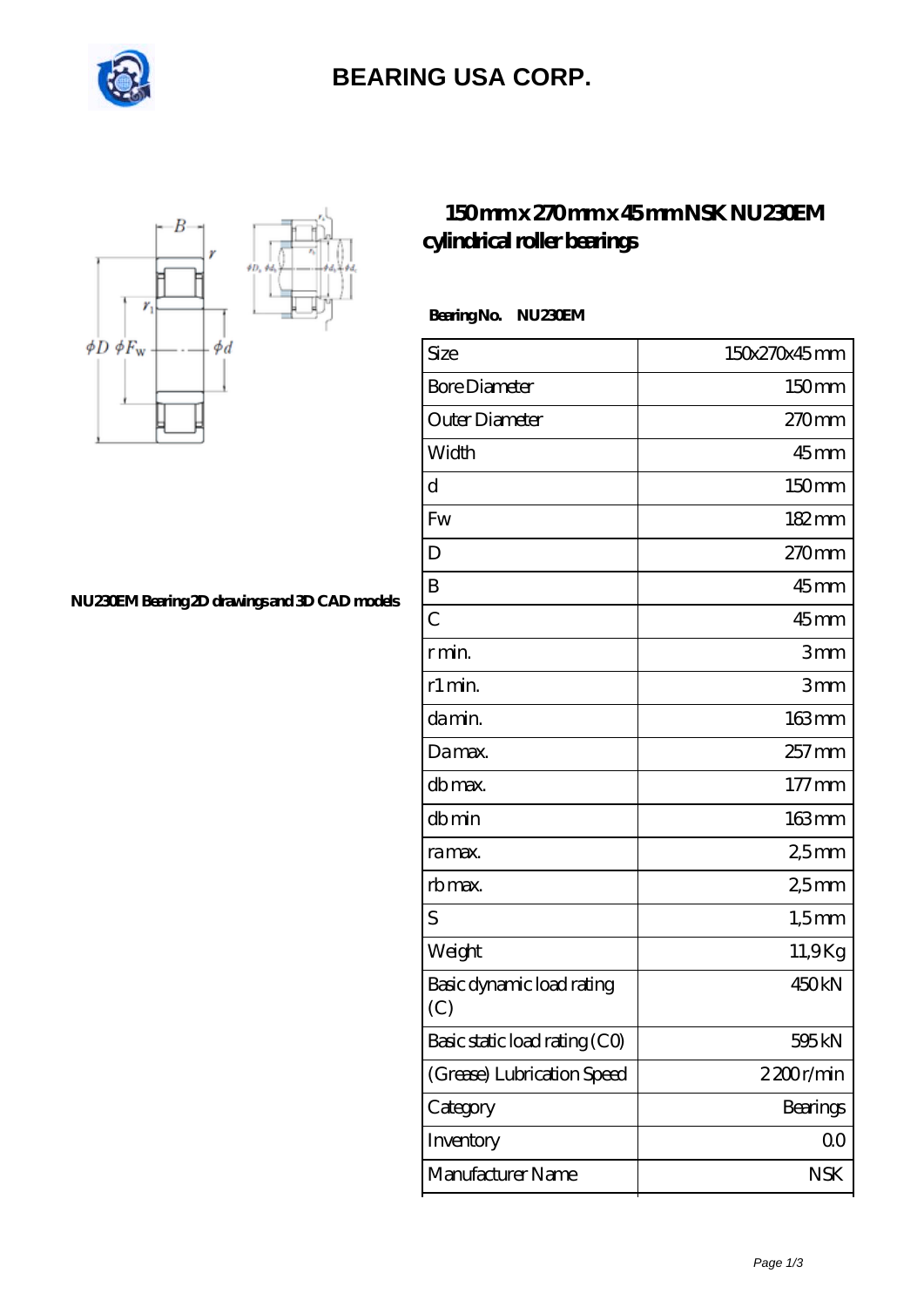

# **[BEARING USA CORP.](https://internationalbonsaiforum.com)**

| Minimum Buy Quantity | N/A                  |
|----------------------|----------------------|
| Weight / Kilogram    | 11.9                 |
| Product Group        | <b>BO4144</b>        |
| hidYobi              | NU <sub>230</sub> EM |
| LangID               | 1                    |
| $D_{-}$              | 270                  |
| Macharpm             | 4300                 |
| B                    | 45                   |
| hidTable             | ecat_NSCLDR          |
| Oil rpm              | 2800                 |
| rb                   | 25                   |
| mass                 | 11.6                 |
| GRS rpm              | 2200                 |
| ra                   | 25                   |
| db max               | 177                  |
| TSR rpm              | 2800                 |
| CO                   | 595                  |
| DE                   | 242                  |
| Prod_Type3           | CRB_SR_NU            |
| da                   | 163                  |
| DA                   | 30                   |
| $Z_{-}$              | 19                   |
| D_amax               | 257                  |
| yobi                 | NU <sub>230</sub> EM |
| dd min               | 196                  |
| $C_{conv}$           | 450000               |
| ALPHA_               | $\left( \right)$     |
| SDM_                 | 212                  |
| r                    | 3                    |
| dc min               | 184                  |
| <b>KBRG</b>          | 4145                 |
| <b>SBRG</b>          | $\mathbf{z}$         |
|                      |                      |